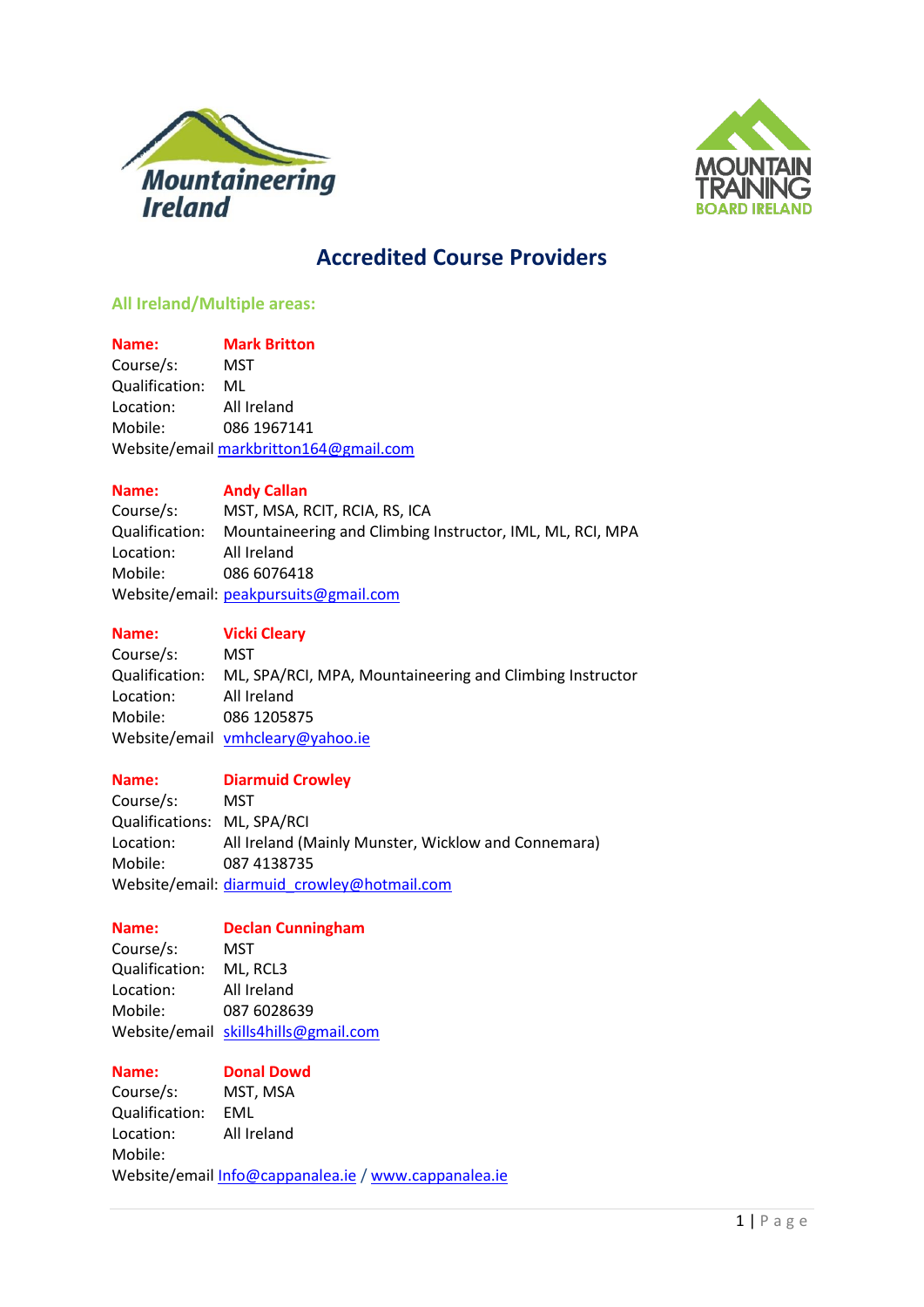# **Name: Ambrose Flynn**

Course/s: MST, Rock Skills, CWI Qualification: ML, Mountaineering and Climbing Instructor, RCI Location: All Ireland (based in Dublin) Mobile: 085 7707019 Website/email: [info@hikeandclimb.ie](mailto:info@hikeandclimb.ie) / https://hikeandclimb.ie

# **Name: Terrance Glancy**

Course/s: MST Qualification: ML, SPA/RCI, MPA Location: All Ireland Mobile: 087 9957320 Website/email [outdoorlearningireland@gmail.com](mailto:outdoorlearningireland@gmail.com)

# **Name: Adrian Hendroff**

Course/s: MST Qualification: ML Location: All Ireland Website/email: [info@adrianhendroff.com](mailto:info@adrianhendroff.com) / [www.adrianhendroff.com](http://www.adrianhendroff.com/)

# **Name: Wayne Jenkins**

| Course/s:      | MST                                     |
|----------------|-----------------------------------------|
| Qualification: | ML                                      |
| Location:      | All Ireland (based in Dublin)           |
| Mobile:        | 0868258532                              |
|                | Website/email wayne jenkins@hotmail.com |

#### **Name: Nathan Kingerlee**

Course/s: MST Qualification: ML Location: Co. Kerry, Co. Galway, Co. Wicklow Mobile: 086 860 4563 Website/email: [info@outdoorsireland.com](mailto:info@outdoorsireland.com) [/ www.outdoorsireland.com](http://www.outdoorsireland.com/)

# **Name: Aidan Lanigan**

Course/s: MST, RS Intro & Intermediate Qualification: ML, SPA/RCI Location: All Ireland (based in Dublin) Mobile: 086 3737910 Website/email [aidanlanigan@gmail.com](mailto:aidanlanigan@gmail.com)

### **Name: Carl Maddox**

Course/s: MST, MSA, MLT, RCI(SPA), CWI(CWA), AB Mod, LLA, Exped Mod, Qualification: ML, Mountaineering and Climbing Instructor, SPA/RCI Location: All Ireland Mobile: 087 7630400 Website/email: [info@westclimbadventure.ie](mailto:info@westclimbadventure.ie) / [www.westclimbadventure.ie](http://www.westclimbadventure.ie/)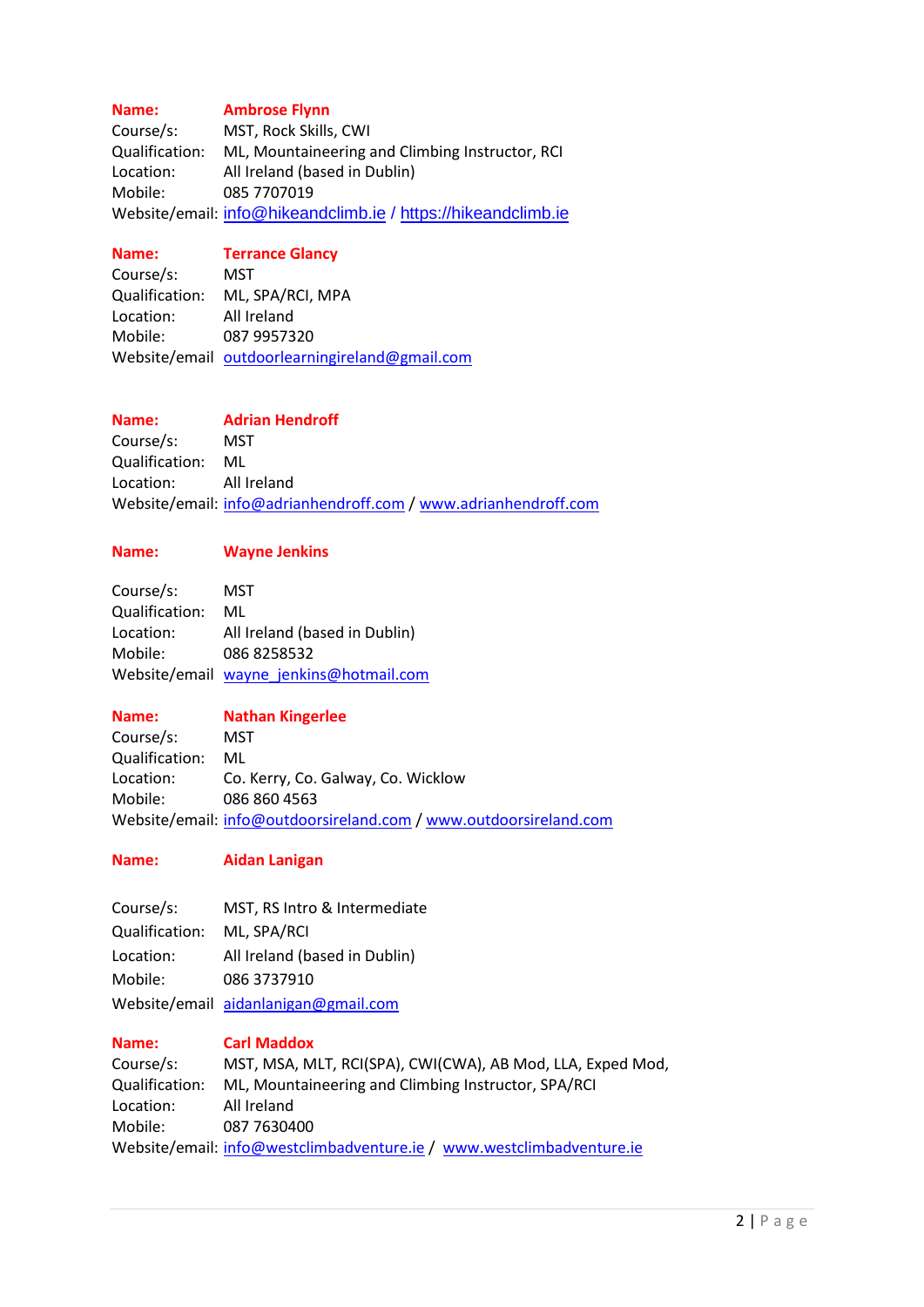# **Name: Georgia MacMillan**

Course/s: MST Qualification: ML Location: Mayo, Galway, Sligo Mobile: 086 8595166 Website/email [info@terrafirmaireland.com](mailto:info@terrafirmaireland.com) , [www.terrafirmaireland.com](http://www.terrafirmaireland.com/)

### **Name: Emily McCullagh**

Course/s: MST Qualification: ML Location: All Ireland Mobile: 087 9310859 Website/email: [emilymcullaghart@gmail.com](mailto:emilymcullaghart@gmail.com)

**Name: Andrew McCaul**

Course/s: MST Qualification: ML Location: All Ireland (based in Cavan) Mobile: 087 9875173 Website/email: [andrewmccaul@yahoo.com](mailto:andrewmccaul@yahoo.com)

# **Name: Keith McDonnell** Course/s: MST, MSA Qualification: ML, IML Location: All Ireland Mobile: 086 4076985 Website/email [keith@eitravelgroup.ie](mailto:keith@eitravelgroup.ie) / [www.mountainskills.ie](http://www.mountainskills.ie/)

### **Name: Iain Miller**

| Course/s:      | MST, MSA, RCI(SPA), ML, LLA, Exped Mod, RS, ICA               |
|----------------|---------------------------------------------------------------|
| Qualification: | ML, WML, Mountaineering and Climbing Instructor, SPA/RCI, MPA |
| Location:      | All Ireland                                                   |
| Mobile:        | 087 7584810                                                   |
|                | Website/email: uniqueascent@gmail.com / www.uniqueascent.ie   |

| Name:          | <b>Noel O'Leary</b>                                               |
|----------------|-------------------------------------------------------------------|
| Course/s:      | MST, RS Intro & Intermediate                                      |
| Qualification: | ML, WML, SPA/RCI                                                  |
| Location:      | Co. Cork, Co. Kerry, Co. Wicklow, Connemara                       |
| Mobile:        | 087 4190318                                                       |
|                | Website/email: info@irishadventures.net / www.irishadventures.net |

# **Name: Darach Ó'Murchú** Course/s: MST, MSA Qualification: ML, WML, IML Location: Munster, Leinster Mobile: 087 2153758 Website/email: [darach@inmyelement.ie](mailto:darach@inmyelement.ie)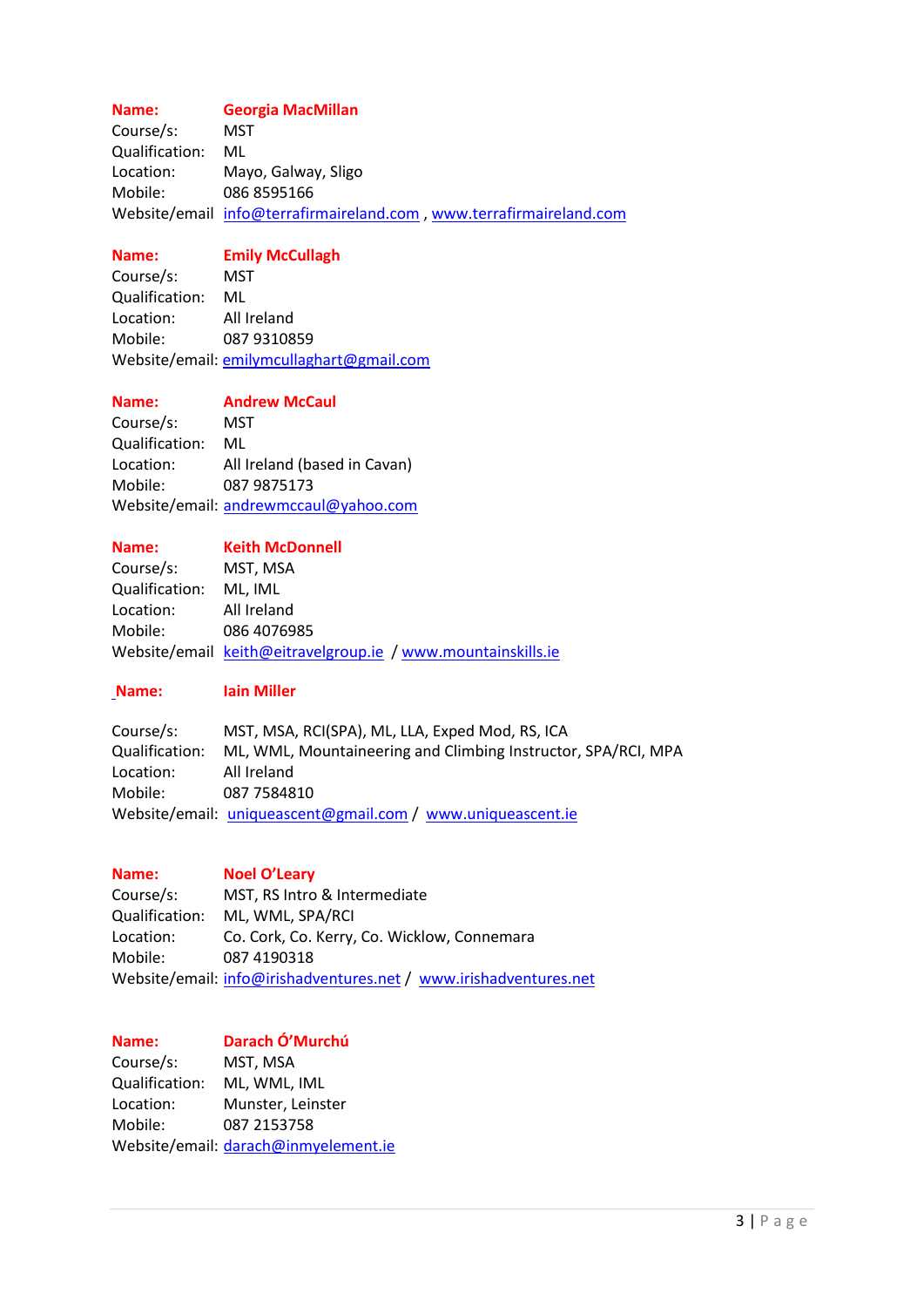# **Name: Tim Orr**

Course/s: MST, MSA, HML, MLT, RCI(SPA), MPA, LLA, Exped Mod, RS, ICA Qualification: ML, WML, Mountaineering and Climbing Instructor , MPA Location: All Ireland Mobile: 087 6772732 Website/email [tim@torr.ie](mailto:tim@torr.ie)

# **Name: John Pierce**

Course/s: MST Qualification: ML, SPA/RCI Location: All Ireland Mobile: 086 3085654 Website/email: [jpoutdoors@live.ie](mailto:jpoutdoors@live.ie) / [www.adventuretraining.ie](http://www.adventuretraining.ie/)

# **Name: Sinead Pollock**

Course/s: MST, MSA, MLT, RCI(SPA) Qualification: ML, WML, SPA/RCI, Mountaineering and Climbing Instructor Location: All Ireland Mobile: 087 7988848 Website/email: [sineadpollockorr@gmail.com](mailto:sineadpollockorr@gmail.com)

# **Name: Bren Whelan**

| Course/s:      | MST, MSA, HML, MLT, RCI(SPA), MPA, LLA, Exped Mod, RS, ICA                    |
|----------------|-------------------------------------------------------------------------------|
| Qualification: | ML, WML, SPA/RCI, RCL4, Mountaineering and Climbing Instructor, Winter        |
|                | Mountaineering and Climbing Instructor, IML, Foundation Climbing Coach Award  |
| Location:      | Antrim, Cavan, Down, Dublin, Donegal, Galway, Mayo, Meath, Monaghan, Leitrim, |
|                | Louth, Sligo, Tyrone, Wicklow                                                 |
| Mobile:        | 087 6657790                                                                   |
|                | Website/email: bren@mountaintraining.ie / www.mountaintraining.ie             |
|                |                                                                               |

| Name:          | <b>Niall Ennis</b>                     |
|----------------|----------------------------------------|
| Course/s:      | MST, MSA, LLA, Exped Mod               |
| Qualification: | ML. IML                                |
| Location:      | All Ireland                            |
| Mobile:        | 087 6289660                            |
|                | Website/email: info@mountainleaders.ie |

| <b>Name:</b>   | <b>Angela Carlin</b>                                                          |
|----------------|-------------------------------------------------------------------------------|
| Course/s:      | CWI                                                                           |
| Qualification: | ML, SPA/RCI, Mountaineering and Climbing Instructor, IML, Foundation Climbing |
|                | Coach Award                                                                   |
| Location:      | All Ireland                                                                   |
| Mobile:        | 086 2339202                                                                   |
|                | Website/email angelacarlinclimbs@gmail.com                                    |

| Name:          | <b>Terry Lambert</b> |
|----------------|----------------------|
| Course/s:      | MST                  |
| Qualification: | ML                   |
| Location:      | All Ireland          |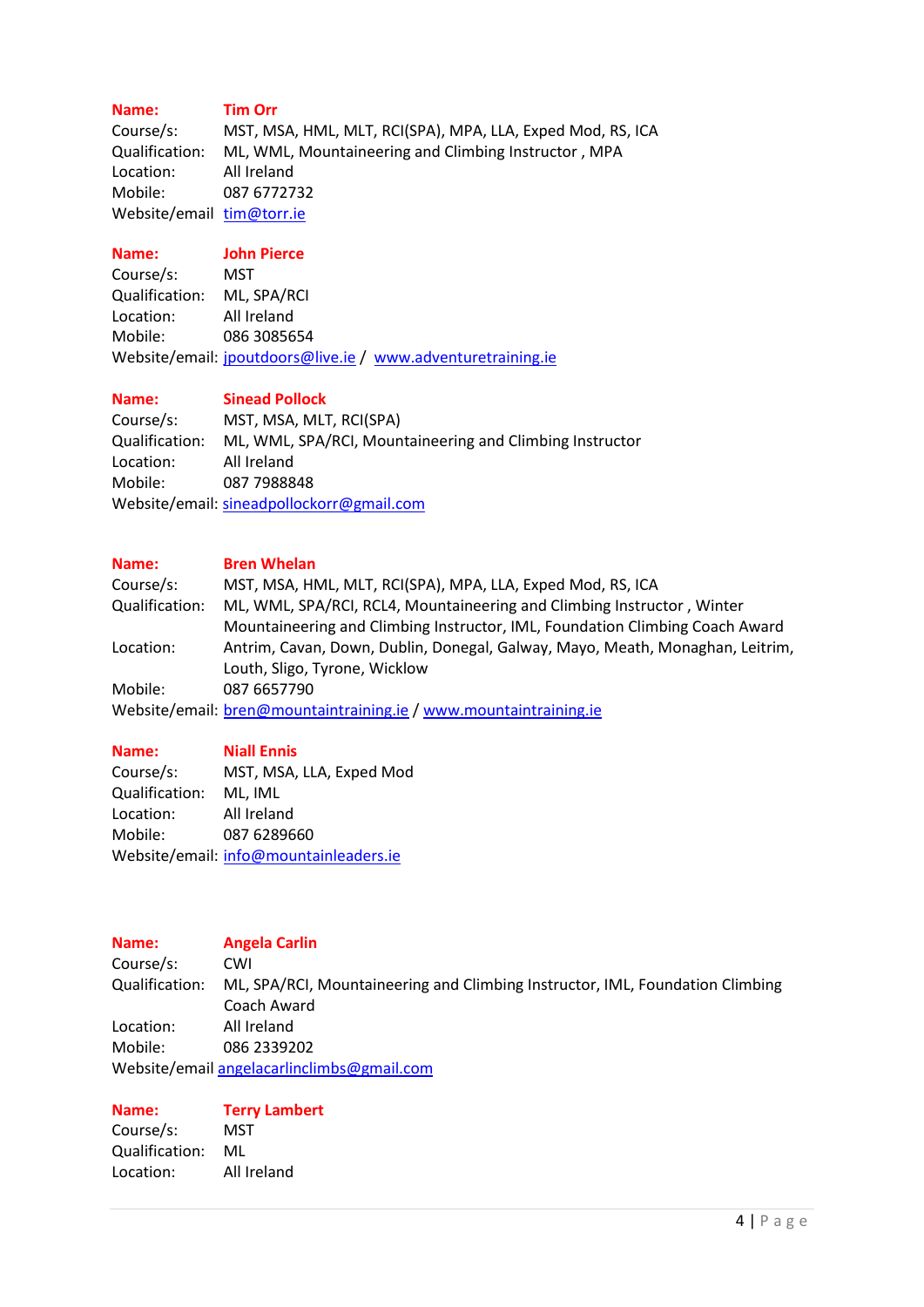Mobile: 087 7849599 Website/emai[l terry@hilltoptreks.ie](mailto:terry@hilltoptreks.ie)

#### **Name: William Nolan**

Course/s: MST Qualification: ML Location: All Ireland Mobile: 087 6872072 Website/email: [wildernessadventuresirl@gmail.com](mailto:wildernessadventuresirl@gmail.com)

#### **Name: Ciaran Bradshaw**

Course/s: MST Qualification: ML Location: Dublin, Co. Louth, Co. Wicklow Mobile: 087 7933592 Website/email: [ciaranbradshaw@gmail.com](mailto:ciaranbradshaw@gmail.com)

#### **Name: Julie Reeves**

Course/s: MST, LLAT, LLAA, Exped Mod Qualification: ML, WML Location: Co. Cork Mobile: 086 8035754 Website/email [juliereeveswalking@gmail.com](mailto:juliereeveswalking@gmail.com)

**Name: Conall Ó Fiannachta**

Course/s: RS Introduction & Intermediate Qualification: ML, RCI Location: Co. Sligo Mobile: 0876647285 Website/email [carraigclimbing@gmail.com](mailto:carraigclimbing@gmail.com)

### **Name: Cormac Lynch**

Course/s: MST Qualification: ML Location: Co. Dublin Mobile: 0863795621 Website/email [cormac72@gmail.com](mailto:cormac72@gmail.com)

**Name: Liam Cunningham**

Course/s: MST Qualification: ML Location: Co. Roscommon Mobile: 0868237555 Website/email [liam@lakerecording.com](mailto:liam@lakerecording.com)

### **Name: Brian Bateson**

Course/s: MST, RCIT, CWI, MLT, Rock Skills Qualification: ML, SPA/RCI, FCA, MPA, MIA Location: Kildare Mobile: 086 3807756 Website/email: [climbit.ie@gmail.com](mailto:climbit.ie@gmail.com)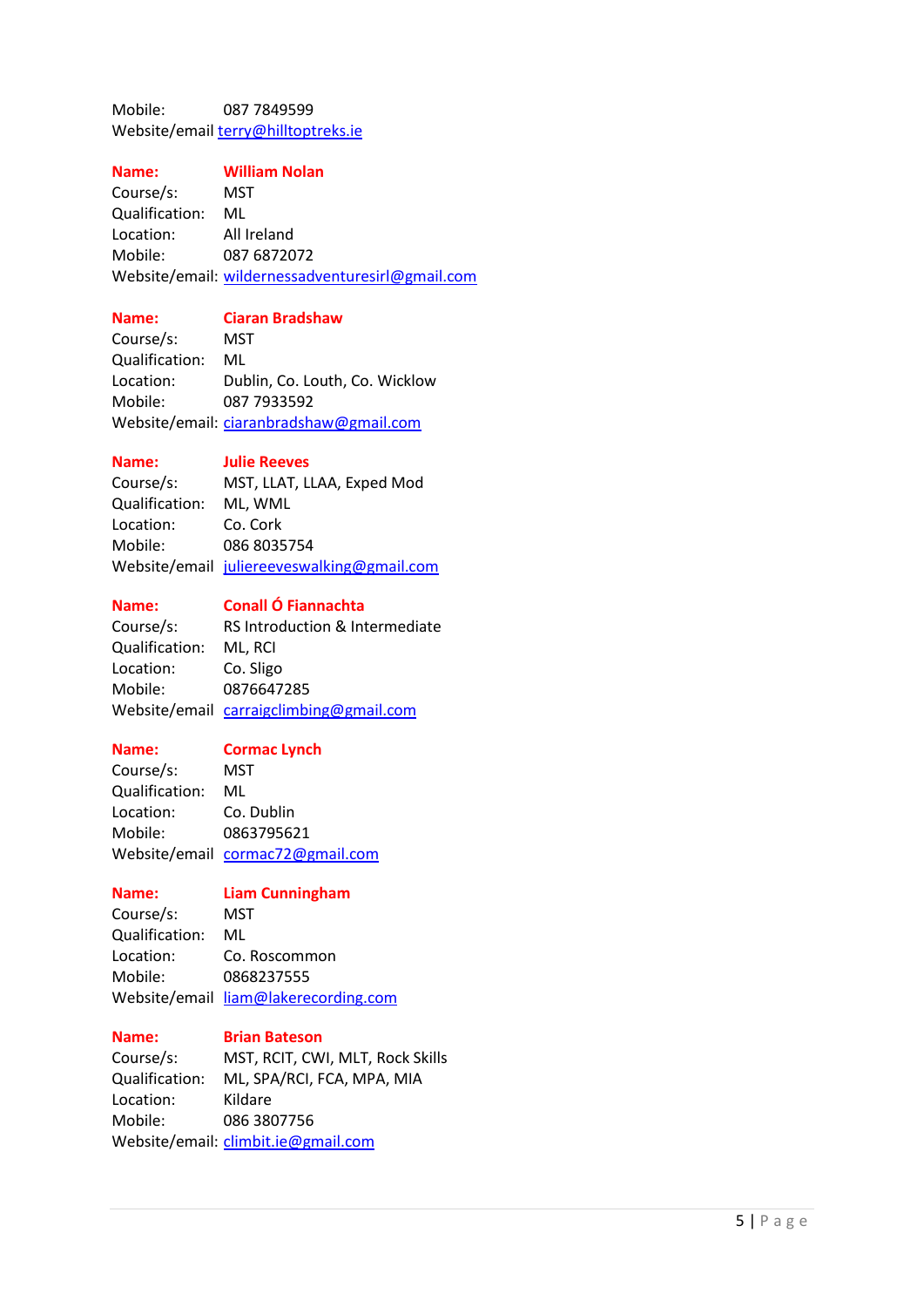# **Name: Emmanuel Chappard**

Course/s: MST Qualification: ML Location: Carlow Mobile: 087 9691193 Website/email: <u>[aeaccom@gmail.com](mailto:aeaccom@gmail.com)</u> / www.mountainadventures74.com

# **Co. Clare**

| Name:          | <b>Michelle Casey</b>               |
|----------------|-------------------------------------|
| Course/s:      | MST                                 |
| Qualification: | ML                                  |
| Location:      | Co. Clare                           |
| Mobile:        | 087 6151931                         |
|                | Website/email info@wildfullstop.com |

| <b>Name:</b>   | <b>Jim McHale</b>                     |
|----------------|---------------------------------------|
| Course/s:      | MST                                   |
| Qualification: | ML                                    |
| Location:      | Co. Clare                             |
| Mobile:        | 087 2326520                           |
|                | Website/email jimmchale2012@gmail.com |

# **Co. Cork**

| Name:          | <b>John Healy</b>                                                  |
|----------------|--------------------------------------------------------------------|
| Course/s:      | MST, MSA, RCIT(SPAT), RCIA, RS, ICA                                |
| Qualification: | ML, RCL4, Mountaineering and Climbing Instructor                   |
| Location:      | Co. Cork, Co. Kerry                                                |
| Mobile:        | 087 6777503                                                        |
|                | Website/email: johnhealycork@hotmail.com / www.simplymountains.com |

### **Name: Maureen O'Brien**

| Course/s:      | MST, LLAT, LLAA                       |
|----------------|---------------------------------------|
| Qualification: | ML                                    |
| Location:      | Co. Cork                              |
| Mobile:        | 087 9833962                           |
|                | Website/email: mountsteward@gmail.com |

# **Co. Donegal**

| <b>Name:</b>   | <b>John Boyce</b>                      |
|----------------|----------------------------------------|
| Course/s:      | MST                                    |
| Qualification: | ML                                     |
| Location:      | Co. Donegal                            |
| Mobile:        | 083 4395503                            |
|                | Website/email: johnboyce@donegaletb.ie |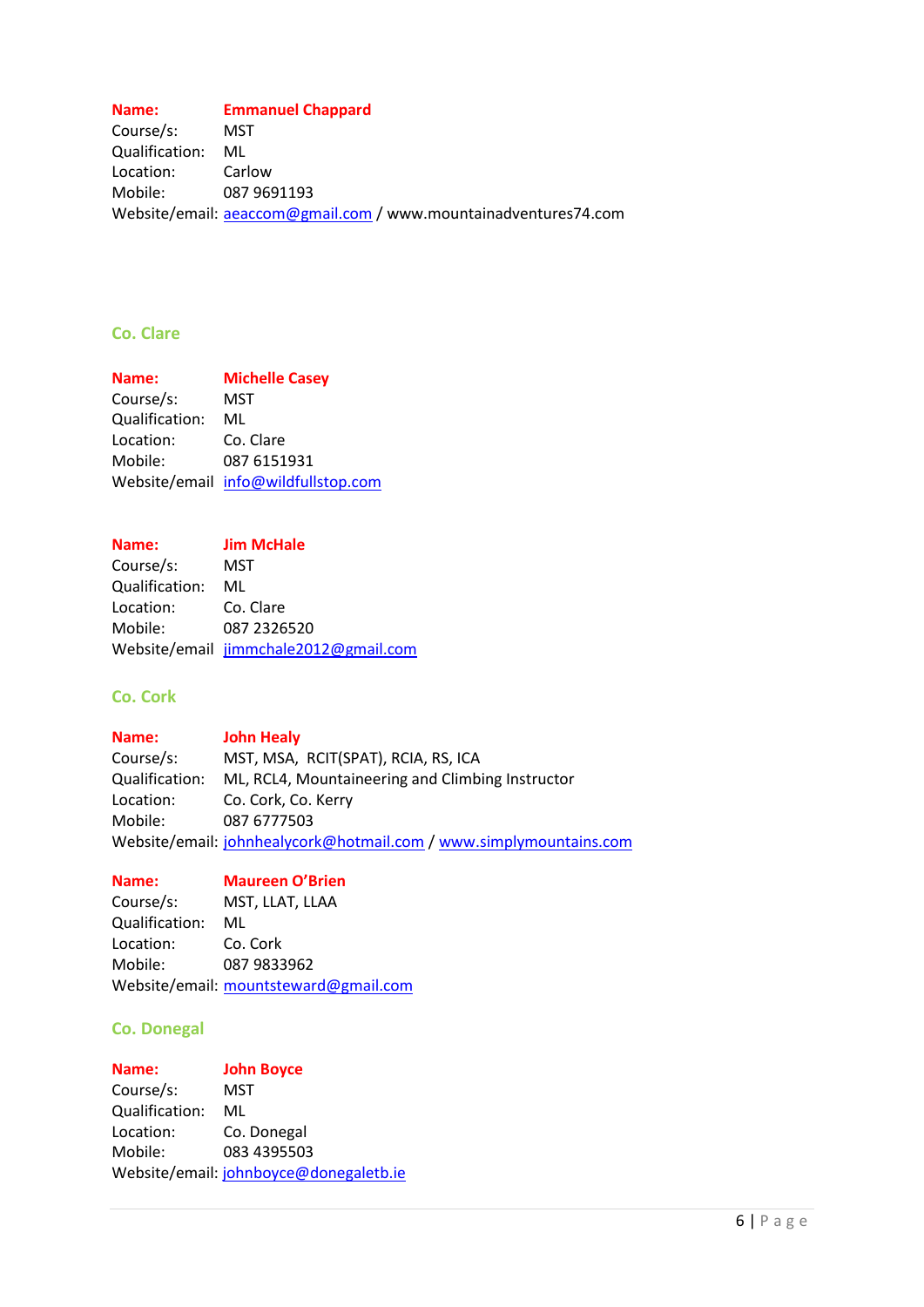#### **Name: Brona Duddy**

Course/s: MST Qualification: ML Location: Co. Donegal Mobile: 071 913 7032 Website/email: [bronaduddy@donegaletb.ie](mailto:bronaduddy@donegaletb.ie)

### **Name: Stephen Hodge**

Course/s: MST, MSA, MLT, RCIt(SPAT), RS, ICA Qualification: Mountaineering and Climbing Instructor, IML, ML, WML, RCI(SPA) Location: Co. Donegal Mobile: 00 44 7773359773 Website/email [info@shmountaineering.co.uk](mailto:info@shmountaineering.co.uk)

# **Co. Dublin**

### **Name: Eoin Browne**

Course/s: MST, RS Intro & Intermediate Qualification: ML, RCI Location: Dublin, Wicklow Mobile: 087 3471267 Website/email [eoin.browne@gmail.com](mailto:eoin.browne@gmail.com)

### **Name: Maelíosa de Buitléar**

Course/s: MST Qualification: ML Location: Dublin, Wicklow Mobile: 086 2475280 Website/email [maeliosadebuitlear@yahoo.ie](mailto:maeliosadebuitlear@yahoo.ie)

# **Name: Aodhnait Carroll**

Course/s: MST, RS Intro & Intermediate Qualification: ML, RCI Location: Dublin, Wicklow Mobile: 087 7907699 Website/email [caodhnait@hotmail.com](mailto:caodhnait@hotmail.com)

# **Name: Rob Coffey**

Course/s: MST Qualification: ML Location: Dublin, Wicklow Mobile: 087 2044792 Website/email [robjcoffey@yahoo.com](mailto:robjcoffey@yahoo.com)

**Name: Russell Mills**

Course/s: MST Qualification: ML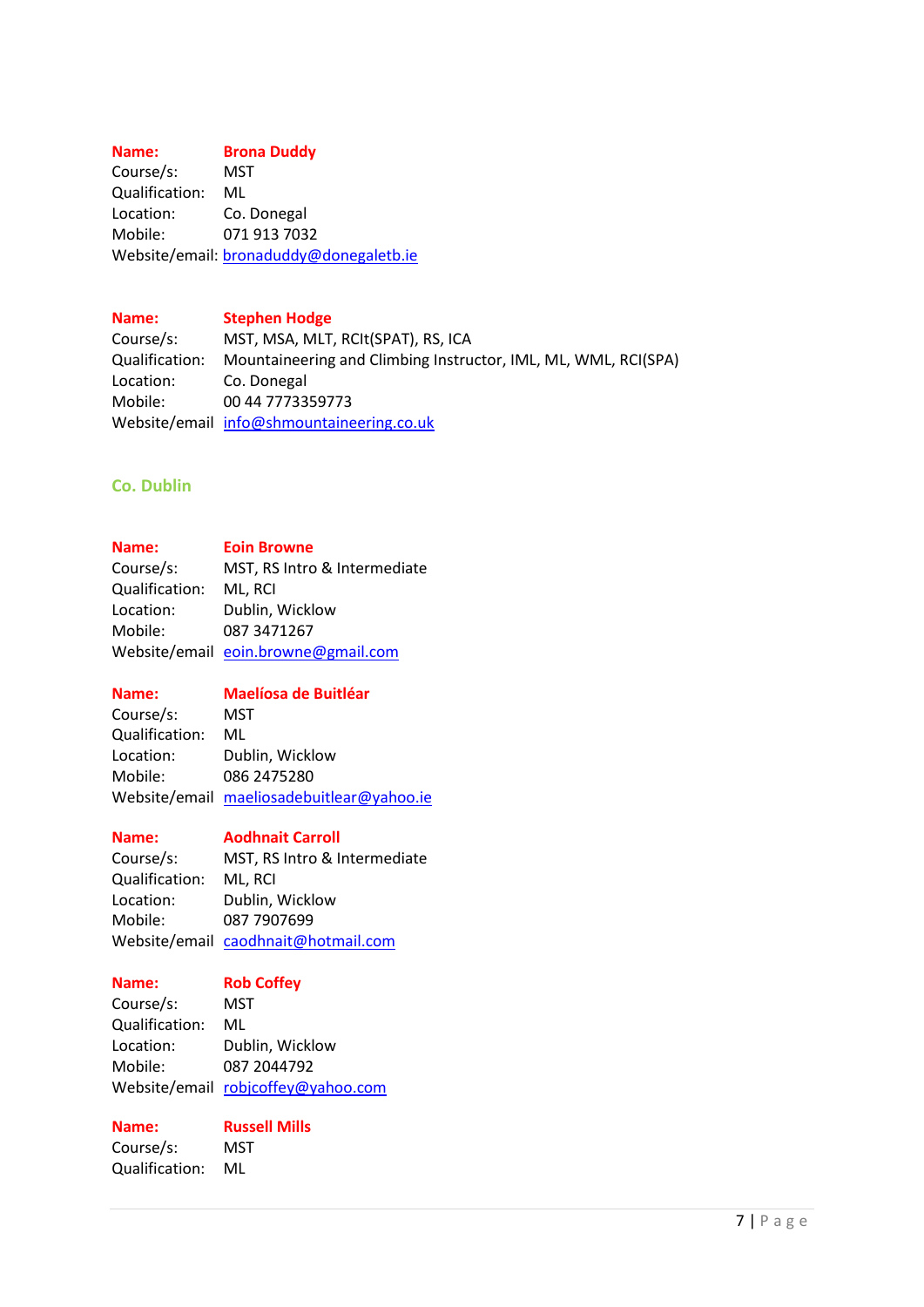Location: Dublin, Wicklow Mobile: 086 4466997 Website/email [info@mountaintrails.ie](mailto:info@mountaintrails.ie)

| Name:                       | <b>Simon Stringer</b> |
|-----------------------------|-----------------------|
| Course/s:                   | MST                   |
| Qualification:              | ML, RCL3              |
| Location:                   | Dublin, Wicklow       |
| Mobile:                     | 087 2233505           |
| Website/email simon@leaf.ie |                       |

### **Co. Galway**

| Name:          | <b>Michelle Hughes</b>                      |
|----------------|---------------------------------------------|
| Course/s:      | MST, MSA                                    |
| Qualification: | IML                                         |
| Location:      | Co. Galway                                  |
| Mobile:        | 087 9055303                                 |
|                | Website/email: michelle@emotionalfreedom.ie |

# **Name: Kevin O'Callaghan**

Course/s: MST, MSA Qualification: ML, IML, RCL<br>Location: Co. Galway Co. Galway Mobile: 086 1738066 Website/email: [kevin.ocallaghan@gmit.ie](mailto:kevin.ocallaghan@gmit.ie)

# **Name: Clement Quinn**

Course/s: MST Qualification: ML, RCI, CWI, MPA Location: Co. Galway Mobile: 087 9490362 Website/email: [clemq82@gmail.com](mailto:clemq82@gmail.com)

# **Name: Henry Wilkinson** Course/s: MST Qualification: ML Location: Co. Galway Mobile: 086 3076456 Website/email: [wilko.henry@gmail.com](mailto:wilko.henry@gmail.com)

### **Co. Kerry**

**Name: Liam Calnan** Course/s: MST, RS Intro & Intermediate Qualification: ML, RCI Location: Co. Kerry Mobile: 086 3871894 Website/email: [liamcalnan@gmail.com](mailto:liamcalnan@gmail.com)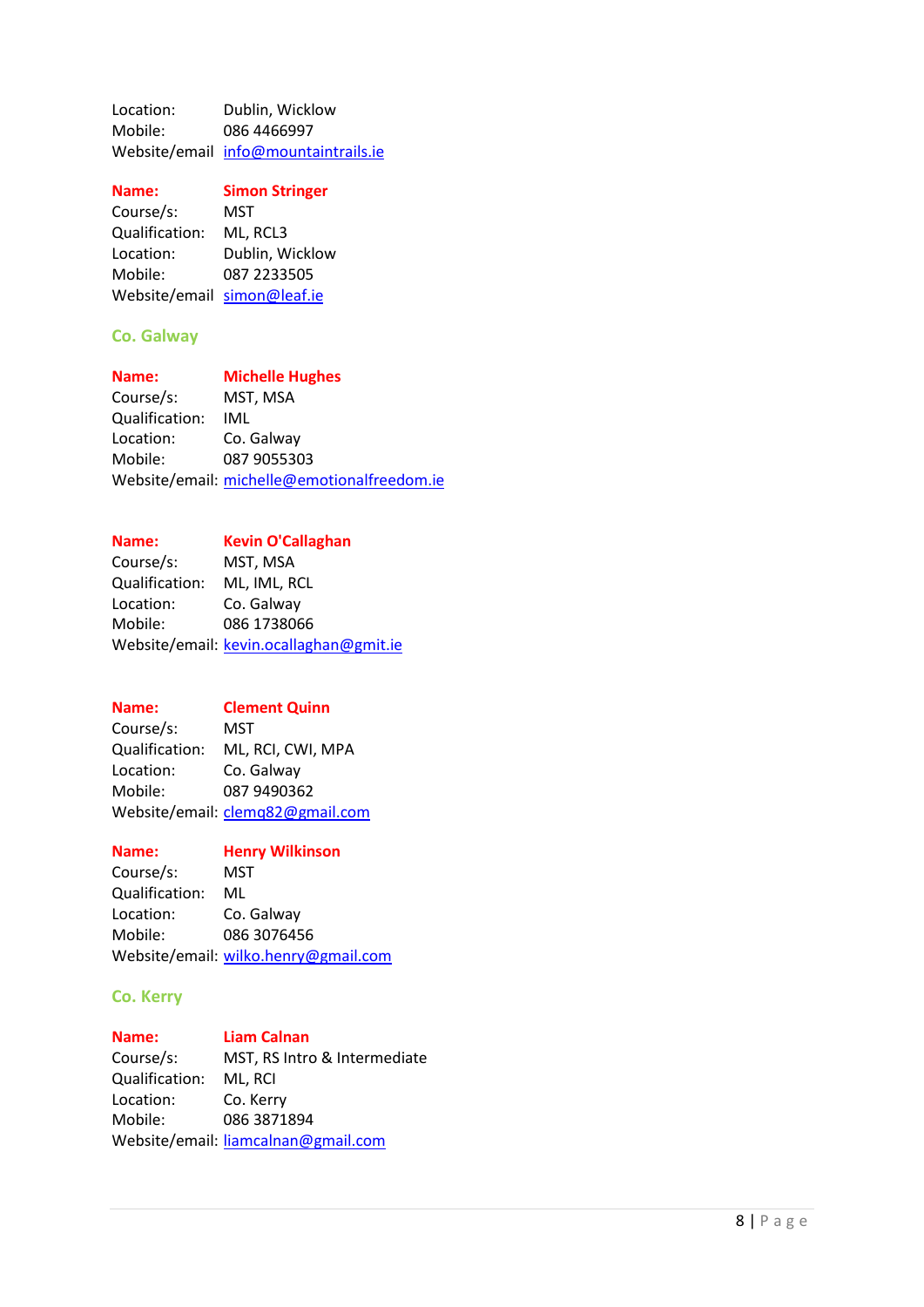# **Name: Dave Gaughran**

Course/s: MST, MSA, LLA, Exped Mod, RCI(SPA), MPA, CWI(CWA), Ab Mod, CWDI(CWLA) Qualification: Mountaineering and Climbing Instructor, WML, ML, RCI Location: Co. Kerry Mobile: 087 820 8907 Website/email: [daveadventuretraining@gmail.com](mailto:daveadventuretraining@gmail.com) / [www.adventuretraining.ie](http://www.adventuretraining.ie/)

### **Name: Colette Lawlor**

Course/s: MST, LLA, Exped Mod, RS Intro & Intermediate Qualification: ML, RCI Location: Co. Kerry Mobile: 087 4183804 Website/email: [pinetrees.colette@gmail.com](mailto:pinetrees.colette@gmail.com)

# **Name: Rhys Llywelyn**

Course/s: MST, MSA, LLA, Exped Mod, Rock Skills Introduction &Intermediate Qualification: ML, IML, RCI Location: Co. Kerry Mobile: 087 9127713 Website/email: [rhysandcarmel@gmail.com](mailto:rhysandcarmel@gmail.com)

### **Name: Lorcan McDonnell**

Course/s: MST, MSA, LLA, Exped Mod, RS Intro & Intermediate Qualification: ML, IML, RCI Location: Co. Kerry Mobile: 087 2727530 Website/email: [lmcdonnell@cappanaleaoetc.ie](mailto:lmcdonnell@cappanaleaoetc.ie)

### **Name: Katie O'Connor**

Course/s: MST Qualification: ML Location: Co. Kerry Mobile: 086 4179312 Website/email: [ktmuppet@gmail.com](mailto:ktmuppet@gmail.com)

# **Co. Kildare**

| Name:          | <b>Declan Tracy</b>                |
|----------------|------------------------------------|
| Course/s:      | MST                                |
| Qualification: | ML, RCL 3                          |
| Location:      | Co. Kildare                        |
| Mobile:        | 086 7979376                        |
|                | Website/email: dtracy@crosscare.ie |

### **Co. Laois**

| Name:          | <b>Fergal Hill</b> |
|----------------|--------------------|
| Course/s:      | MST                |
| Qualification: | ML                 |
| Location:      | Co. Laois          |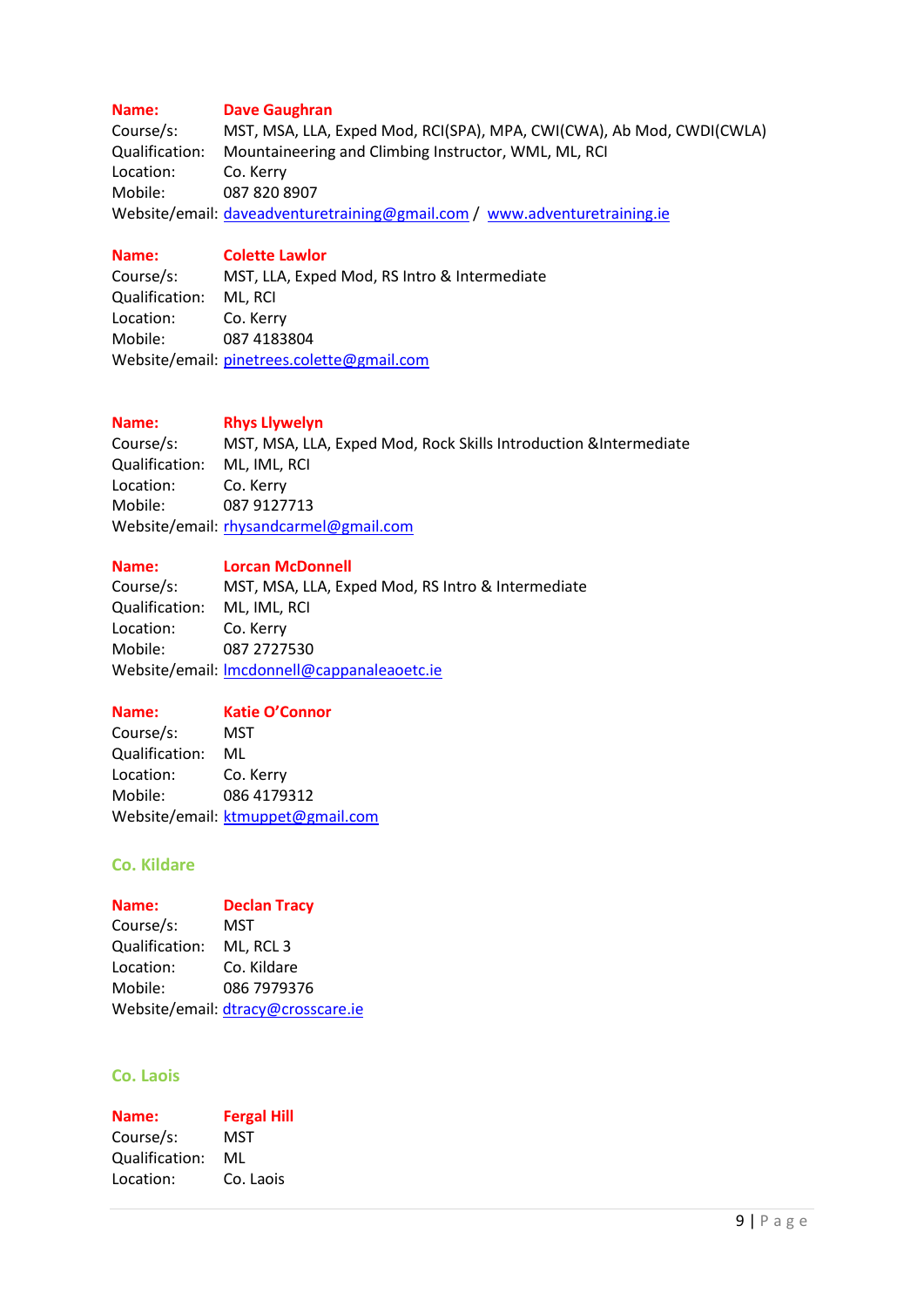Mobile: 086 3584692 Website/email: [hillf@live.ie](mailto:hillf@live.ie)

# **Co. Leitrim**

**Name: Kevin Currid** Course/s: MST Qualification: ML Location: Lough Allen Adventure, Co. Leitrim Mobile: 087 2756495 Website/email: [kevin@loughallenadventure.com](mailto:kevin@loughallenadventure.com)

### **Co. Louth**

| Name:          | <b>Christopher Killeen</b>           |
|----------------|--------------------------------------|
| Course/s:      | MST                                  |
| Qualification: | ML                                   |
| Location:      | Co. Louth                            |
| Mobile:        | 087 2067624                          |
|                | Website/email: ckilleen3@hotmail.com |

# **Co. Mayo**

**Name: Donal Enright**  Course/s: MST Qualifications: ML, SPA/RCI Location: Connemara / West coast (Able to travel all areas if required) Mobile: 094 954 6483 Website/email: [info@petersburg.ie](mailto:info@petersburg.ie) / [www.petersburg.ie](http://www.petersburg.ie/)

#### **Name: Stephen Hannon**

Course/s: MST Qualification: ML Location: Mayo, Galway Mobile: Website/email [stephen.hannon@gmit.ie](mailto:stephen.hannon@gmit.ie)

#### **Name: Tomas MacLochlainn**

Course/s: MST, MSA, MLT, LLA, Exped Mod Qualification: ML, WML, IML, RCL4 Location: Co. Mayo Mobile: 098 45085 Website/email: [siul@eircom.net](mailto:siul@eircom.net)

### **Name: Orla Prendergast**

| Course/s:      | MST, MSA, ML, RCI(SPA)                               |
|----------------|------------------------------------------------------|
| Qualification: | ML, WML, IML, Mountaineering and Climbing Instructor |
| Location:      | Mayo, Galway                                         |
| Mobile:        | 9043159                                              |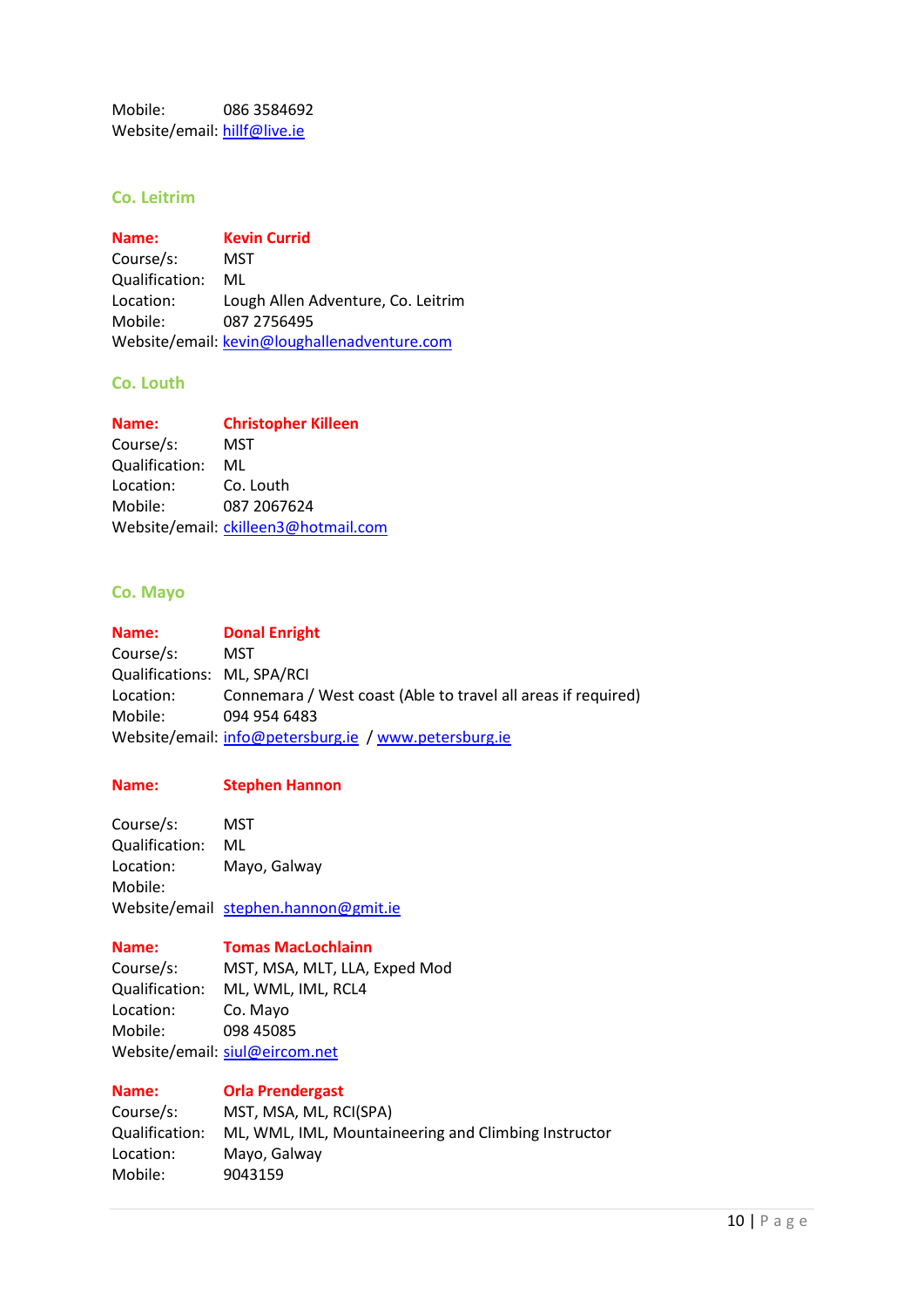Website/email: [orla.prendergast@gmit.ie](mailto:orla.prendergast@gmit.ie) [/ http://www.gmit.ie/castlebar/outdoor/ba-outdoor](http://www.gmit.ie/castlebar/outdoor/ba-outdoor-leisure.html)[leisure.html](http://www.gmit.ie/castlebar/outdoor/ba-outdoor-leisure.html)

# **Co. Sligo**

| Name:          | <b>Deirdre Cunningham</b>                                             |
|----------------|-----------------------------------------------------------------------|
| Course/s:      | MST                                                                   |
| Qualification: | ML, CWI(CWA)                                                          |
| Location:      | Co. Sligo                                                             |
| Mobile:        | 086 1952663 / 071 966 7055                                            |
|                | Website/email: www.northwestadventure.ie / info@northwestadventure.ie |

# **Co. Tipperary**

| Name:          | <b>Greg Kenny</b>                                                 |
|----------------|-------------------------------------------------------------------|
| Course/s:      | MST                                                               |
| Qualification: | ML                                                                |
| Location:      | Co. Tipperary (Comeraghs, Galtees, Knockmealdown Mountain ranges) |
| Mobile:        | 086 8244752                                                       |
|                | Website/email: gkoldgrange@gmail.com                              |

# **Co. Waterford**

| Name:          | <b>Mario MacRory</b>                   |
|----------------|----------------------------------------|
| Course/s:      | MST                                    |
| Qualification: | ML                                     |
| Location:      | Co. Waterford                          |
| Mobile:        | 086 3970568                            |
|                | Website/email mariomacrory@hotmail.com |

# **Co. Wexford**

| Name:          | <b>Colin Gibbon</b>                             |
|----------------|-------------------------------------------------|
| Course/s:      | CWI(CWA), Ab Mod, LLA, Exped Mod                |
| Qualification: | ML, Mountaineering and Climbing Instructor, RCI |
| Location:      | Wexford                                         |
| Mobile:        | 087 9091197                                     |
|                | Website/email: colingibbon@wwetb.ie             |

# **Name: Colette Mahon**

Course/s: MST Qualification: ML, SPA/RCI Location: Wexford (training in Comeraghs, Blackstairs and Wicklow) Mobile: 086 3333104 Website/email: [colettebarntown@gmail.com](mailto:colettebarntown@gmail.com)

# **Name: Tom Meehan**<br>Course/s: **MST** Course/s: Qualification: ML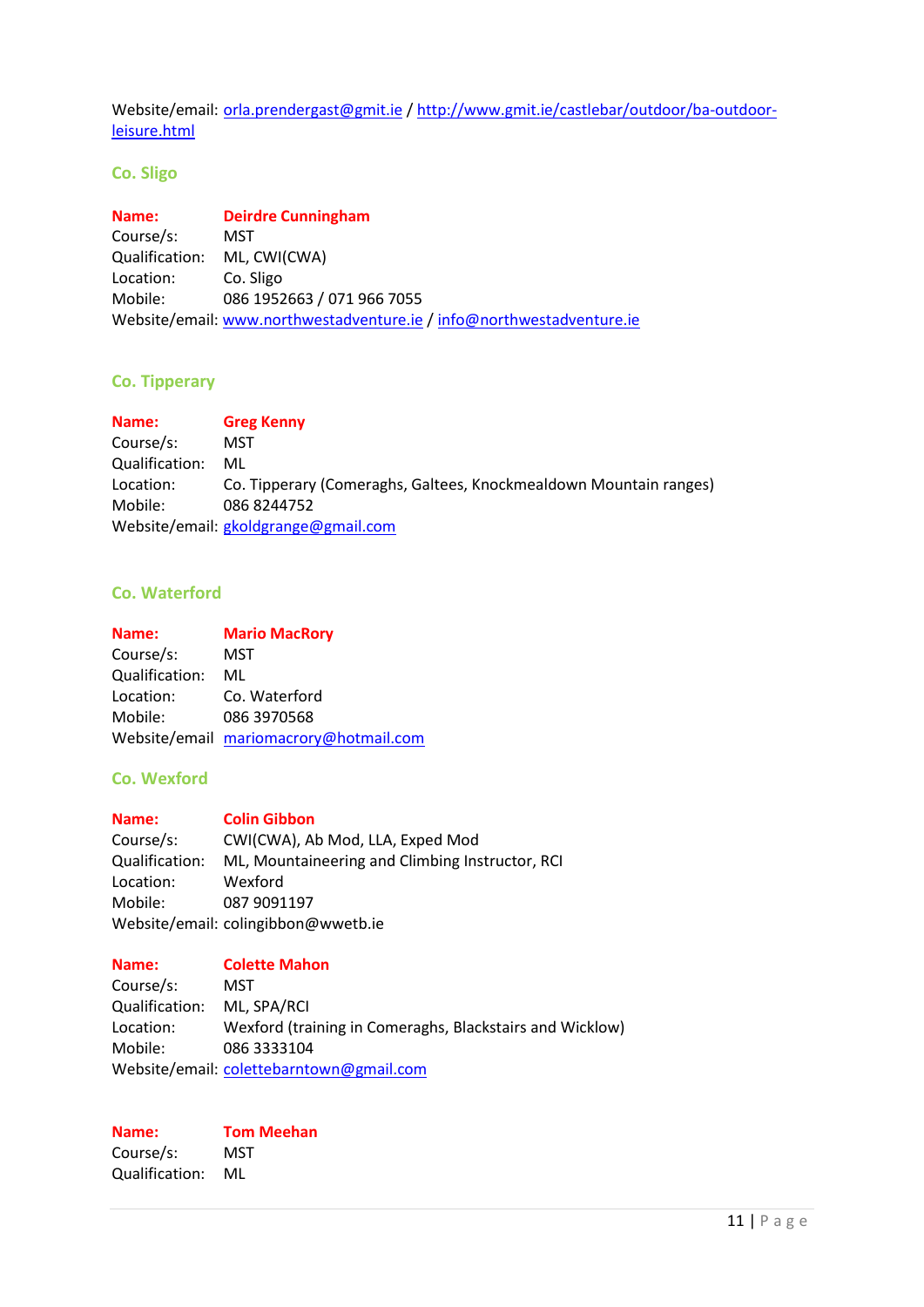Location: Wexford Mobile: 086 2581071 Website/email: [tommeehan3@gmail.com](mailto:tommeehan3@gmail.com)

# **Co. Wicklow**

# **Name: Helen Lawless**

Course/s: MST Qualification: ML, IML Location: Co. Wicklow Mobile: 086 8046687 Website/email [helenlawless2010@gmail.com](mailto:helenlawless2010@gmail.com)

**Name: Ronan Lenihan**

Course/s: MST, MSA Qualification: WML, IML, ML, RCL4 Location: Wicklow Mobile: 087 2713694 Website/email: [ronan@mountain.ie](mailto:ronan@mountain.ie)

**Name: Charles O'Byrne**

| Course/s:      | MST.                                      |
|----------------|-------------------------------------------|
| Qualification: | ML                                        |
| Location:      | Co. Wicklow                               |
| Mobile:        | 0404 46288                                |
|                | Website/email charlesjjobyrne@hotmail.com |

| Name:                      | <b>Willie Whelan</b>                                               |
|----------------------------|--------------------------------------------------------------------|
| Course/s:                  | MST, RS Intro & Intermediate                                       |
| Qualification: ML, SPA/RCI |                                                                    |
| Location:                  | Wicklow. The Mournes                                               |
| Mobile:                    | 087 2943970                                                        |
|                            | Website/email wwwhelan@eircom.net / www.outdooradventureireland.ie |

# **Northern Ireland**

| Name:<br>Course/s: | <b>Trevor Fisher</b><br>H&MS, MST, MSA, LLA, H&ML, Exped Mod, ML, RCI(SPA), MPA, CWI(CWA), Ab Mod,<br>RS, ICA |
|--------------------|---------------------------------------------------------------------------------------------------------------|
| Qualification:     | Winter Mountaineering and Climbing Instructor, Mountaineering and Climbing<br>Instructor, WML, ML, RCI        |
| Location:          | Co. Down                                                                                                      |
| Mobile:            |                                                                                                               |
|                    | Website/email trevor.fisher@sportni.net or trevor.fisher@tollymore.com                                        |
| Name:              | Kieran O'Hara                                                                                                 |
| Course/s:          | H&MS, MST, MSA, LLA, H&ML, Exped Mod, ML, RCI(SPA), MPA, CWI(CWA), Ab Mod,<br>CWDI(CWLA), RS, ICA             |
| Qualification:     | Winter Mountaineering and Climbing Instructor, Mountaineering and Climbing                                    |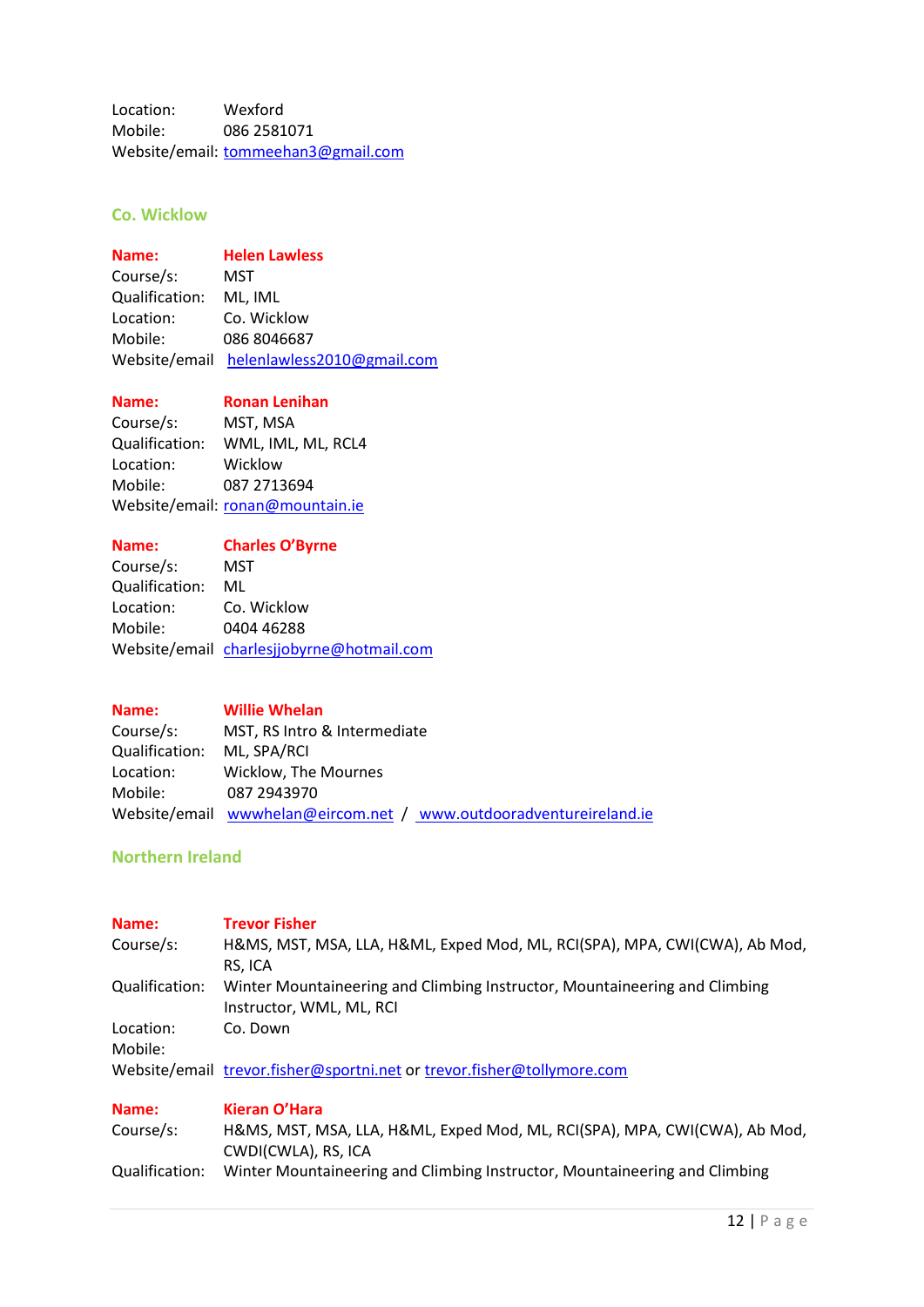|           | Instructor, WML, IML, ML, RCI                                      |
|-----------|--------------------------------------------------------------------|
| Location: | Co. Down                                                           |
| Mobile:   |                                                                    |
|           | Website/email kieranohara@sportni.net or kieranohara@tollymore.com |

# **Name: Stephen Millar**

| Course/s:      | H&MS, MST, MSA, LLA, H&ML, Exped Mod    |
|----------------|-----------------------------------------|
| Qualification: | ML, RCI/SPA, WML, IML                   |
| Location:      | Co. Down                                |
| Mobile:        |                                         |
|                | Website/email stephenmillar@sportni.net |

# **Name: Jonathan Parr**

| Course/s:      | MST, MSA, ML, RCI(SPA), CWI(CWA), CWDI, Ab Mod, RS, ICA                    |
|----------------|----------------------------------------------------------------------------|
| Qualification: | Winter Mountaineering and Climbing Instructor, Mountaineering and Climbing |
|                | Instructor, WML, SML, RCI(SPA)                                             |
| Location:      | <b>Belfast</b>                                                             |
| Mobile:        | 0044 7773196943                                                            |
|                | Website/email climbingparr@gmail.com                                       |

# **Name: Paul Swail**

| .              | .                                                      |
|----------------|--------------------------------------------------------|
| Course/s:      | RCI(SPA), CWI(CWA), Ab Mod, CWDI(CWLA                  |
| Qualification: | Mountaineering and Climbing Instructor, WML, UIAGM, ML |
| Location:      | Co. Down                                               |
| Mobile:        | 00 44 7793453278                                       |
|                | Website/email paul swail@hotmail.com                   |

### **Name: Stephen Ferris**

| Course/s:      | MST, MSA, HML, ML, RCI(SPA), MPA, CWI, CWDI, LLA, RS, ICA                  |
|----------------|----------------------------------------------------------------------------|
| Qualification: | Winter Mountaineering and Climbing Instructor, Mountaineering and Climbing |
|                | Instructor, MLW, RCI                                                       |
| Location:      | Co. Down                                                                   |
| Mobile:        | 00 44 7808571304                                                           |
|                | Website/email: m.ferris@btinternet.com                                     |

# **Name: Paul Kellagher**

| Course/s:                                 | MST, MSA, HML, ML, RCI(SPA), CWI, CWDI, LLA, Rock Skills |  |
|-------------------------------------------|----------------------------------------------------------|--|
| Qualification:                            | Mountaineering and Climbing Instructor, MLW, RCI         |  |
| Location:                                 | Co. Fermanagh                                            |  |
| Mobile:                                   | 00 44 7764678955                                         |  |
| Website/email: paulkellagher130@gmail.com |                                                          |  |

# **Name: Mike Smith**

| Course/s:      | HML, ML, RCI(SPA), CWI, CWDI, RS, ICA                                          |
|----------------|--------------------------------------------------------------------------------|
| Qualification: | Mountaineering and Climbing Instructor, FCA, ML, RCI                           |
| Location:      | <b>Belfast</b>                                                                 |
| Mobile:        | 00 44 7910001806                                                               |
|                | Website/email: mikesmithmountaineering.com / mikesmithmountaineering@gmail.com |

# **Name: Eamon Quinn**

| Course/s:      | CWI(CWA), Ab Mod, MST, MSA, HML, MLT             |
|----------------|--------------------------------------------------|
| Qualification: | RCI, MLA, Mountaineering and Climbing Instructor |